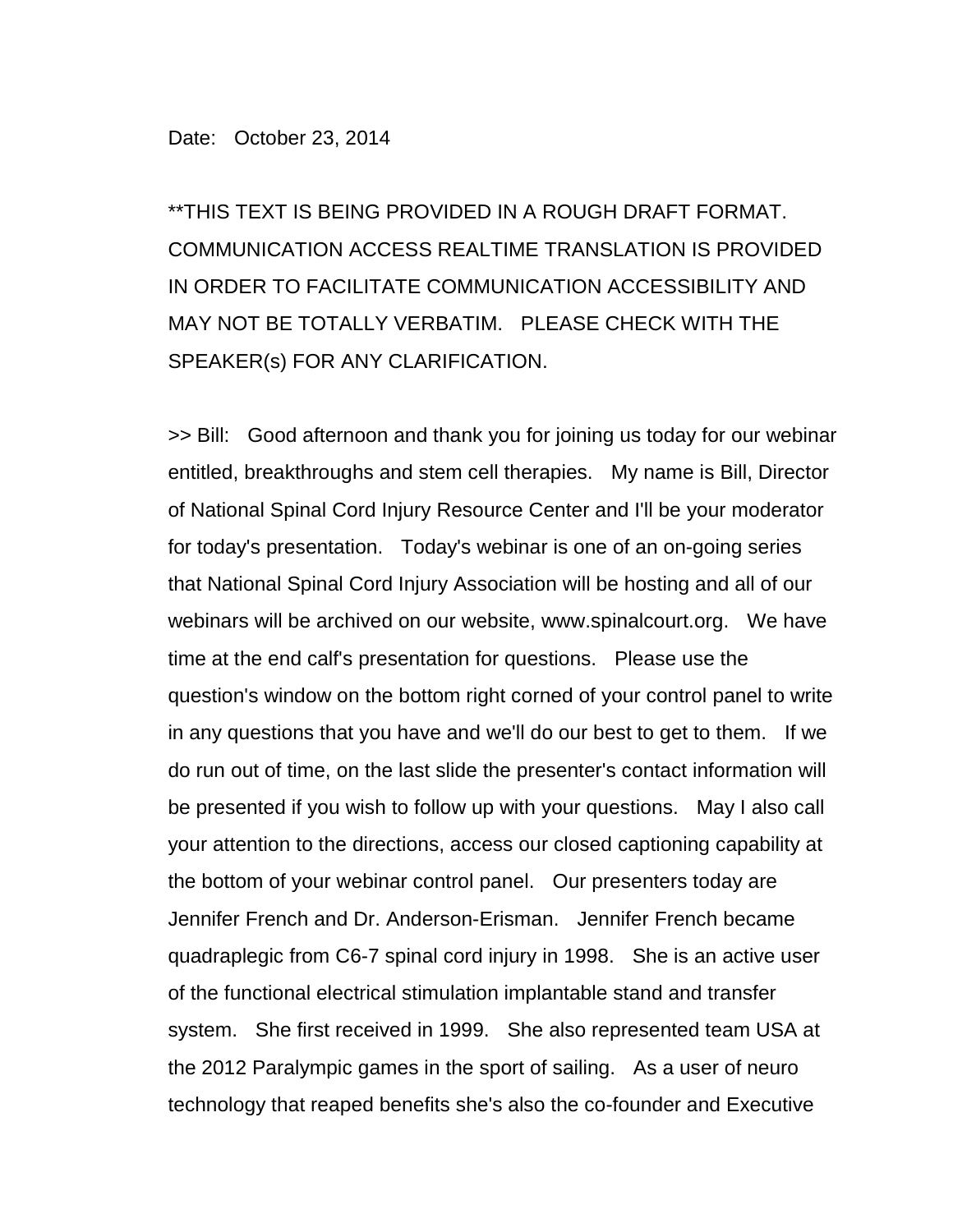Director of the nonprofit organization, Neural Tech Network. She currently serves the Brown University institute for brain science and the advanced platform technology center in Cleveland, Ohio. Dr. Anderson-Erisman is an Associate Professor and Director of Education for the Miami Project to cure paralysis at the University of Miami, Miller School of Medicine. Her research is focused on translational investigations and bridging the gap between basic science, clinical science, and the public community living with spinal cord injury. Her training spans spectrum of SEI research of molecular studies to whole, animal and behavioral studies in human clinical research as a faculty member at the University of California Irvine and now, the University of Miami. Her current project focus on aging related changes in bladder health after SCI, determining the minimum amount of exercise and local motor training required for clinical trials, targeting chronic SCI and identifying the factors and barriers to clinical trial participation from the SCI consumer perspective. In addition to pursuing her own research regarding chronic injury, she serves as the scientific interface of research being conducted at the Miami Project and is now also managing the first cellular transplantation clinical trial. And now, I would like to hand it off to miss Jennifer French and Dr. Kim Anderson-Erisman for their presentation today.

>> Thank you, Bill, thank you for that great introduction and thank you all for coming to this webinar. We do want to let you know a few things before we get into the details. The PDF for this presentation will be available on the National Spinal Cord Injury Association's website and their webinar archives on the Miami Project website as well as on the Neural Tech Network website. It will have links and all of the slides. For those of you who are trying to write fast be able to have access to that PDF.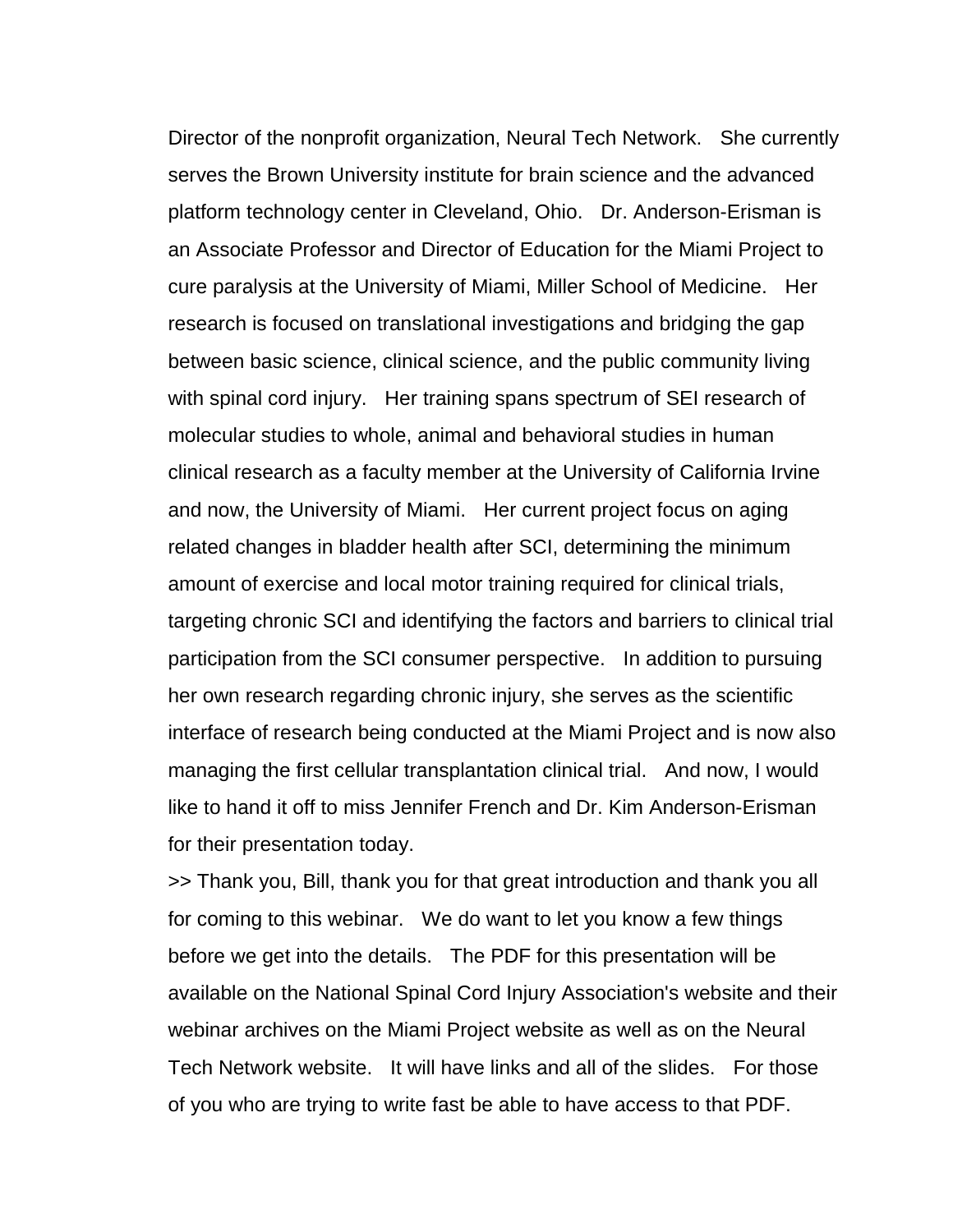Also, during this presentation if you come up with any other ideas of what you would like to see for webinar, please write those in to -- on to your screen so we can take that as feedback for what you would like to see in the few turned and what type of topics with you like to see. So there is a lot going on in the world of spinal cord injury research. What we're going to be focusing on today is stem cell therapies, specifically for spinal cord injuries. We want to keep it focused but again if there is any other ideas that with you, you have would like to see presented in the webinars please let us know. During this presentation you're going to see on your screen that there is a questionnaire I can't. So as Bill mentioned if you would like to pose questions to us please type them in. We will be able to address those at the end of the presentation and again if we're not able to get to your questions during this time period our e-mail addresses will be available at the end of this presentation to follow up with us. First I would like to introduce you to both organizations. Kim, do you want to introduce the Miami Project?

>> Kim. Yes, Miami Project is research center based within University of Miami and awful their faculty are dedicated to finding more affective treatments for spinal cord injury to ultimately lead to significant improvements and functions.

>> Jennifer: Thanks, Kim. And I'm from the Neural Tech Network. We're a nonprofit organization and we focus on education and advocacy of neuro technology devices, therapies and treatments foe people living with impairments, also directed to their caregivers and medical professionals as well. Just so you're aware of the two organizations that we both represent. There are some disclaimers that we have to go over real quickly in regard to this presentation. We wanted to let you know that the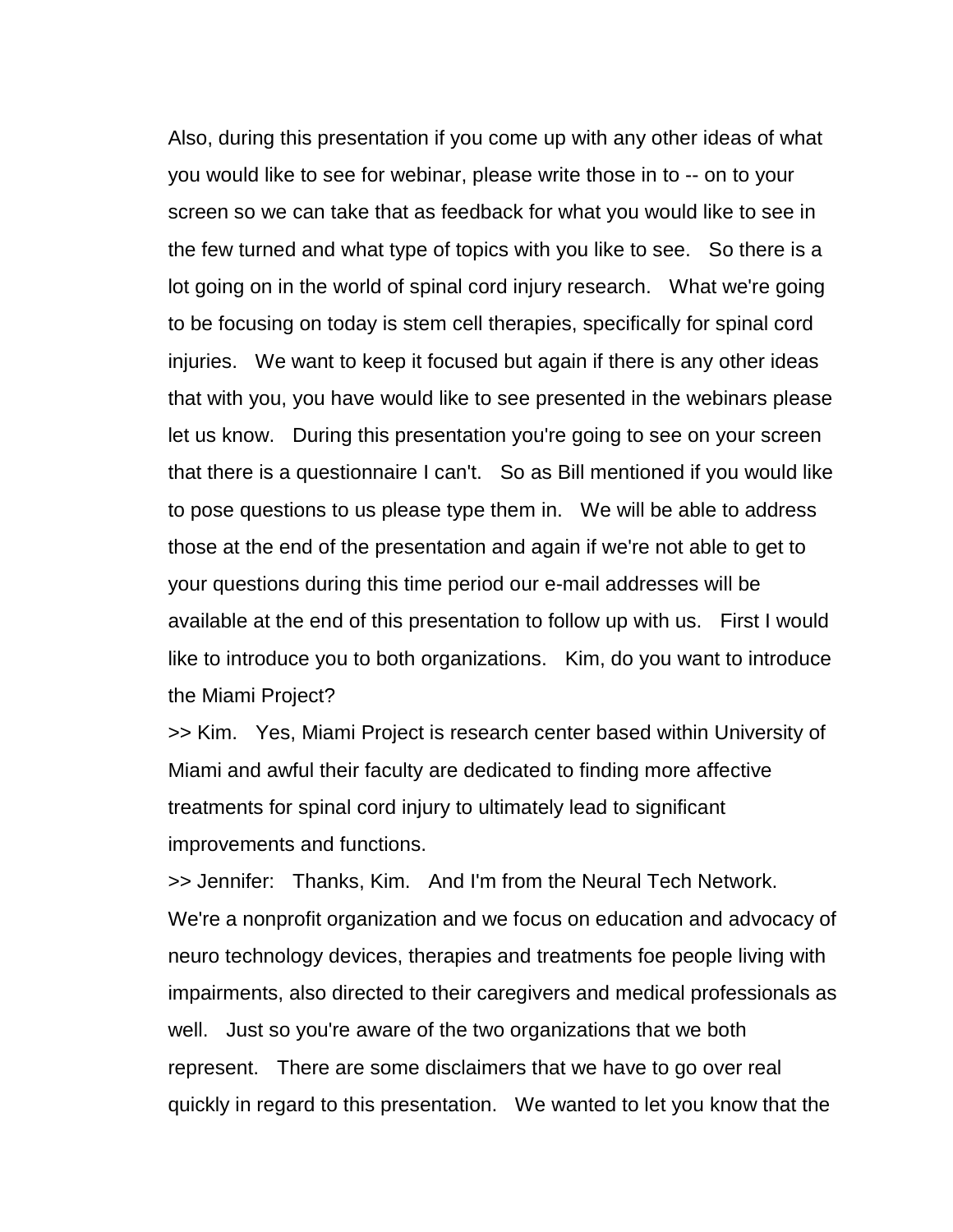information presented in this session is not to replace advisement from your medical professional. You should consult a health professional about your concerns and conditions. In presentation we're going to discuss experimental and experimental devices and therapies and biologics that are not approve. We do want to let you know about that. And also Neural Tech Network and representatives we do not endorse, rate, sale, prescribe or administer any products or procedures opener services. We highly suggest you take the information that we're giving you today and to talk to a medical professional that is familiar with your case. Okay. We are done with the disclaimers and now let's get on to the guts. We have seen a lot happening in the media and just recently this past week we've seen the head lines of talking about different types of cells. And all thighs really creating all to pay attention to the research that has been going on. For those of us that are in wheelchairs of course it builds excitement but we want to caution whenever you see anything in the headlines you want to be able to look at it from a key perspective and take it into the context of what it really is. One of the concerns of course that comes up with all of the hypothesis that comes around the media is that there is really kind of this global industry of unproven stem cell intervention and what is called stem cell tourism. We're going to touch on that later. We want to make it clear that any one that is thinking about getting cell transplantation or participating in a clinical trial there is really you need to do your homework before you do so. So just always keep in mind that what he what did we see in the media is something to be able to help educate us but also to be aware of -- be a little skeptical as well. There has been a lot of progress going on. As I mentioned earlier. With the research for spinal cord injury. And a lot in terms of stem cells. The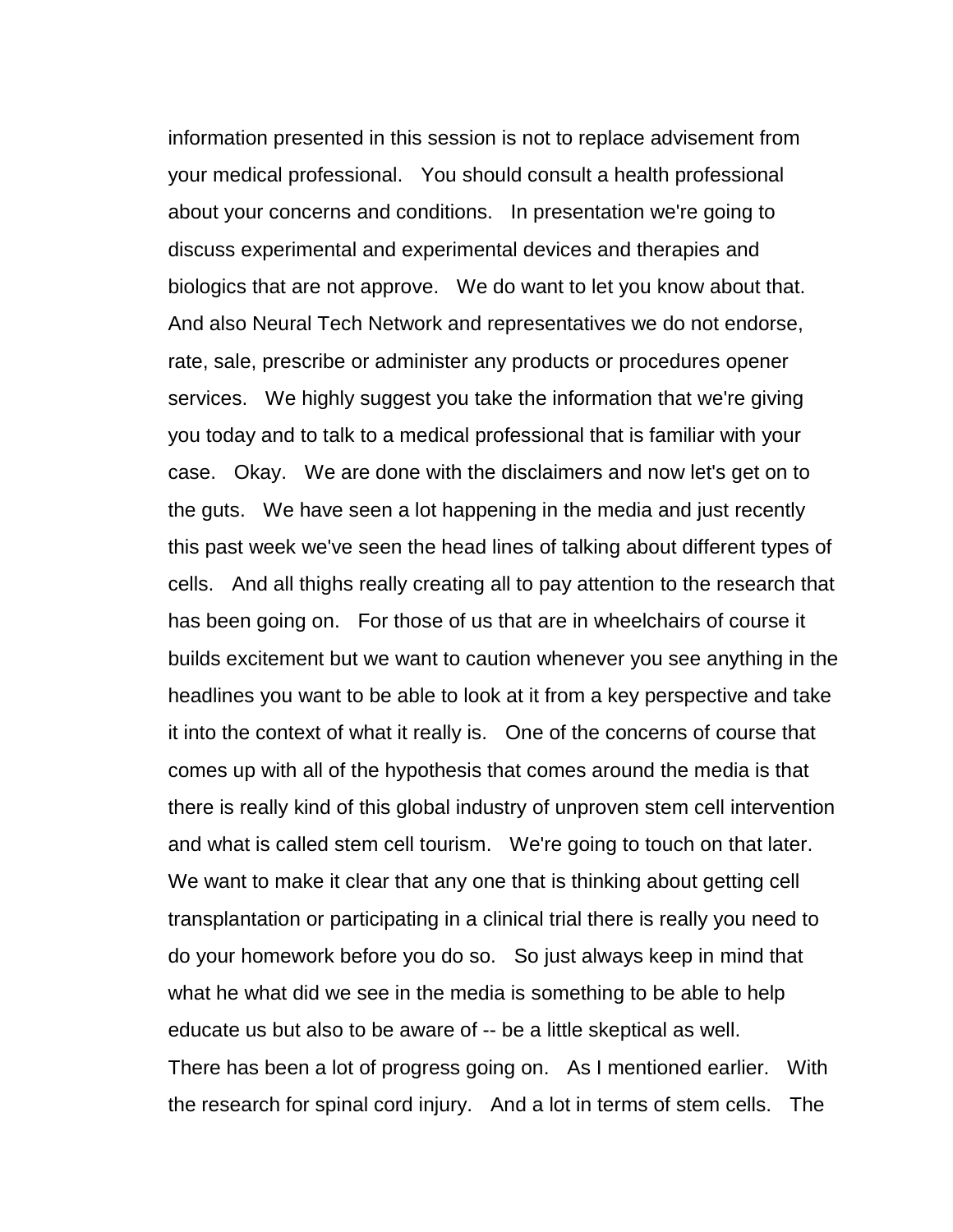progress of stem cells but as we go through the research and see it in the media, for every question that might be answered, sparks a whole plethora and even though we have made quite a lot of progress and science there are a lot of questions not such as what types of cells are the most advantageous and how long to do the transportation how long after the injury and where to do the transport along the spinal cord and also how to protect from cell rejection. So there is a lot of still unanswered questions and that is really what the research is focusing on is focusing on how to answer those types of questions. So we're going to dig a little further into this but first we want to take a step back be able to have a better understanding of the spinal cord and what happens during a spinal cord injury and with that, I'm going to hand it over to Dr. Kim Anderson Erisman. >> Kim: Thank you. I wanted to mention I had a spinal cord injury myself. It has been for 25 years. There has been a lot of change in the research field in the last 25 years and a lot of understanding and it is a very exciting time but it is also can be kind of a confusing time trying to decipher what is throughout in regards to clinical trials and what are stem cells and what do they mean. So let's talk first about what happens inside your spinal cord after you have an injury. In this diagram right here, it is a good example. So you have the primary damage that happens right in the core of the spinal cord. And that would be from whatever the mechanism of your injury was. If it was a car crash. If it was a fall. A gun shot. Or if it was from a surgical procedure. Anything like that, that causes the primary damage. You can't reverse that on its own but something that happens after the primary damage is called secondary damage. This can take hours to weeks to occur. But it is basically your body's response to the primary damage and initially it causes extra injury why we call it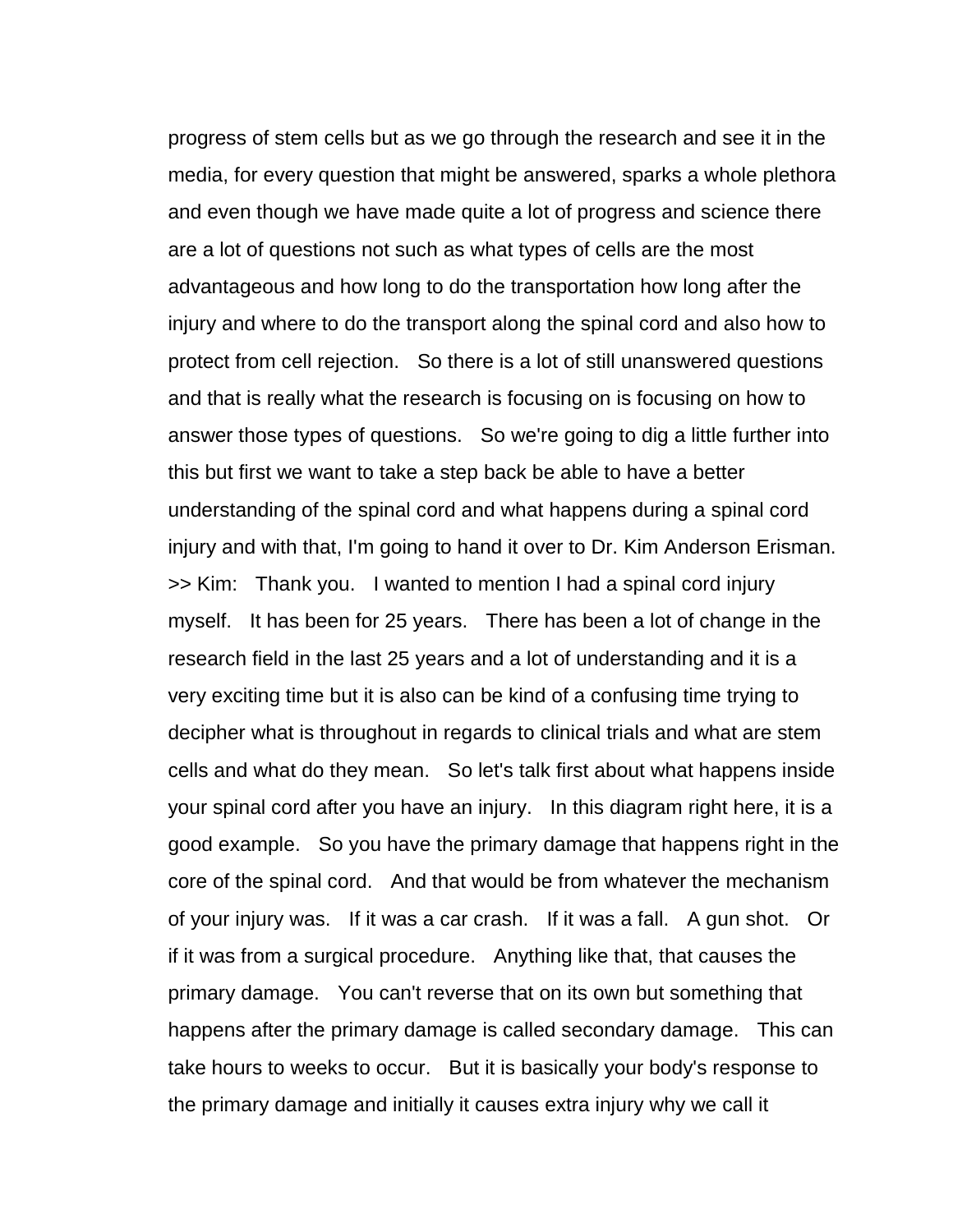secondary damage. But then ultimately it ends up walling off the injured tissue from the rest of the spinal cord. So that the injury site does not keep on progressing and getting bigger. And we also know that in addition to that damage, there are some nerve fibers called axons that get cut our severed and power House of the cell body may not need damaged and it might be in the brain or might be lower down in the spinal cord and it is sending axons up or down the spinal cord. The axons get cut but cell body is still alive. You don't need to replace the cell. You just need to regenerate the axon fibers. That is another target of repair. And then we also have the inhibitory scar tissue which I think many people are familiar with. And there is -- there is a lot of research on how to get rid of that inhibition. We have many types of cells that die. With stem cells one of the big areas we're looking at is how to replace the cells that die. So what are some of these targets then for clinical trials and therapy? In

red here you can see a decompression surgery, you can see hypothermia, you can see two drugs, Riluzole and minocycline. These are all strategies that are called neuro protectants and they're trying to prevent that secondary damage from occurring. Those actions are coming in very, very early after injury. And by preventing some of that secondary damage, the host is that you can spare tissue, which means you can spare function and people can be higher functioning level as a result of that. However. After that neuro protective window ends, there are still other strategies that are out there for repair. And if you think about the scar tissue right here, you probably have heard a lot about the no go antibodies and there is another called cethrin that inhibits the row activity. These are targeting trying to get rid of the scar tissue area. Another one is called conjointnace that dissolves the scar tissue without damaging any of the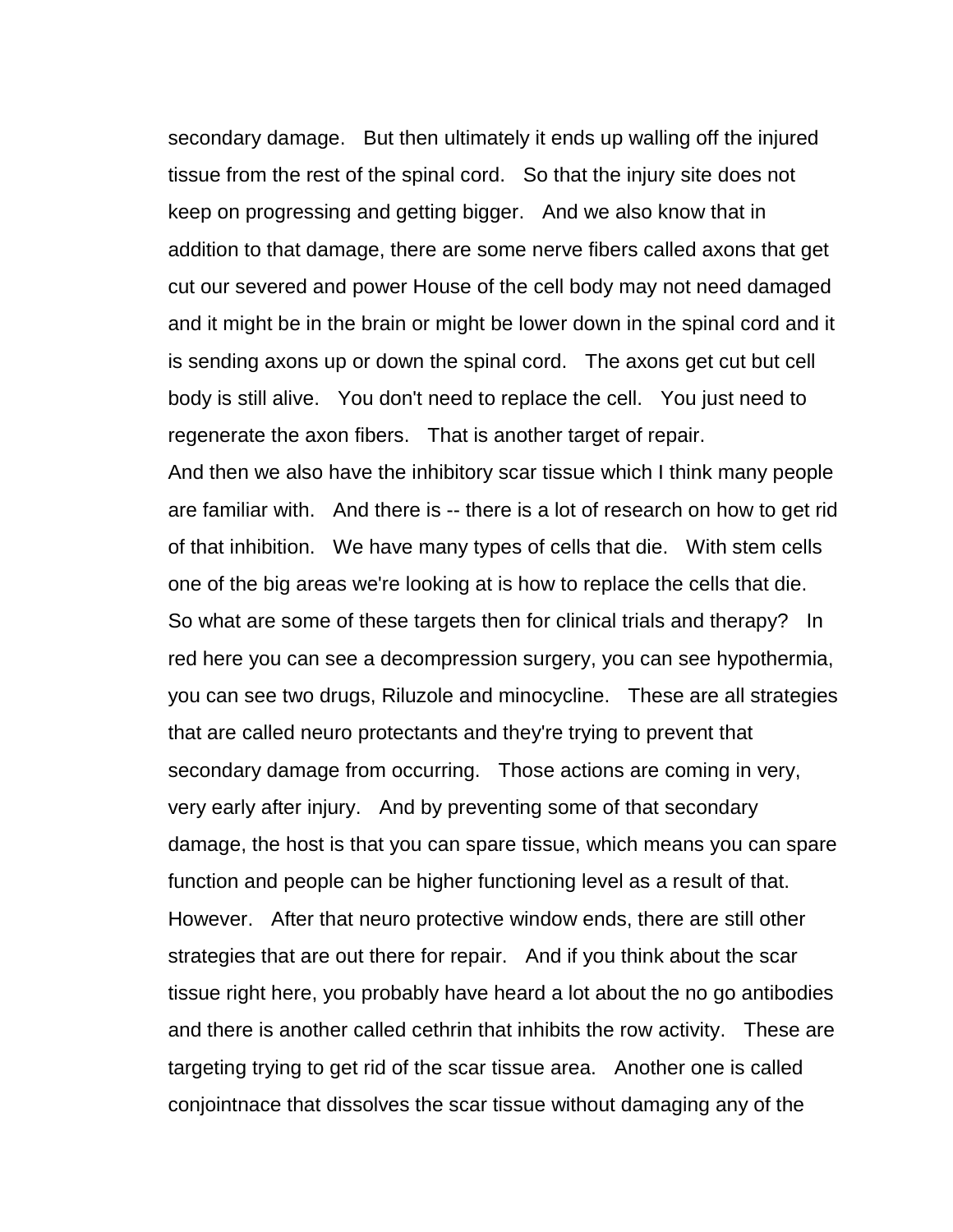healthy tissue. And then you have heard about the electrical field stimulation or the epidural stimulation. It can help stimulate growth or regeneration of nerve fibers. Then it is cell pre placement strategy. Sorry about that. And then so with the stem cell, there are -- there is a little bit of information we know about and stem cells and it can be given early, early after injury to try to target some of that inhibitory damage. That is occurring. But the rest of the stem cells are really looking at cell replacement strategies. Let's get into stem cells. You may or not realized that all are the same. And what is the true stem cell versus a progeniture cell. First a true one is unspecialized cell. Touser more specialized function. So there are very few there are some development but the key is that they can self-renew and divide indefinitely. Now a progenitor cell is similar however, it is more specialized. So it can divide but it cannot divide inner definitely. Just like -- opposed to it stem cell. And usually a progenitive cell will not be able to make as many different types of cells as stem cells. Can they will make a specific type of cell. So, for example, I have written down here an oligodendrocyte. That is a type of cell that makes more progenitor cells and more oligodendrocyte cells and the oligodendrocyte cells form the myelin inside the spinal cord. And so I have another image here. If you see here this is what happens. What gets done here is pregnancy is developed in a female. So in very, very, very early stages of that fertilized egg, there will start to be division of cells. And when it gets to this area right here in the red rectangle, it is called the blast toes. There are 600 cells total in that fertilized egg. If you look right here where it says the inner cell mass, that is the area of the blast tow cyst that contain embryotic stem cell. That is the only place you can get embryonic stem cell from. What has been done in the research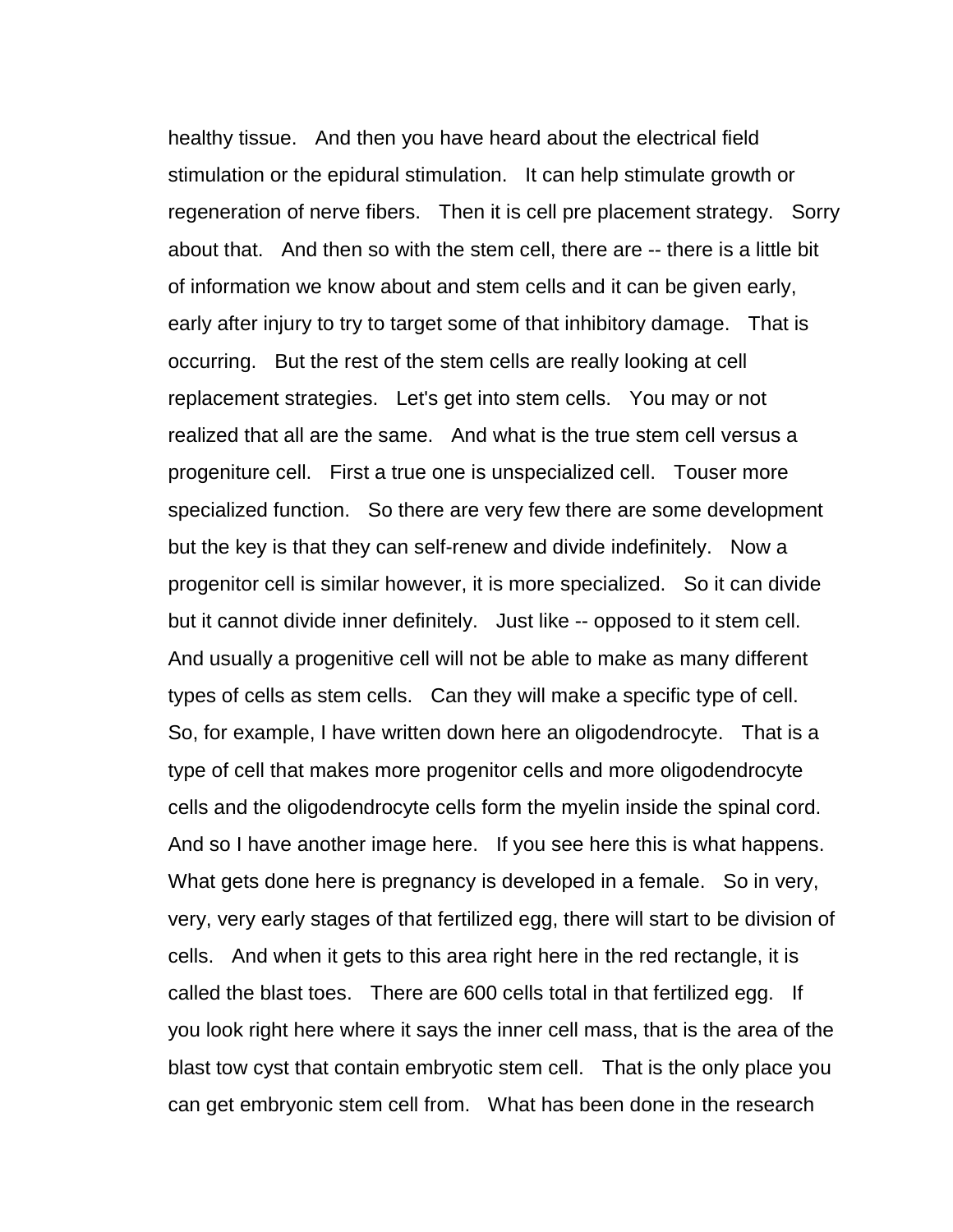field to use embryonic stem cell for different medical diseases and studies is that they have taken out the inner cell mass and from a blastocyst that has been destroyed and typical way they get this is a couple it has a -- in vitro fertilization that we're trying to do to have children. They will normally fertilize several eggs and freeze them. Once they have a number of children that they want, we have to make a decision and they either continue to freeze those fertilized eggs and they have to pay to do that every month. Or they decide to get rid of them. And if they get rid of them they can either donate them to research or they can just totally destroy them. It is their choice. And, so, some people have decided to donate those fertilized eggs that they're no longer going to use to research. And that is how the embryonic stem cell line has been developed. This is where it destroys. It is a lot of controversy; however, the embryonic stem cell the early stage of development are truly what we call pluripotent. They can make every single cell in the body. The danger of the embryonic stem cells for medical treatment is that they can have high probability of forming a tumor. So that is dangerous. And there needs to be regulation how you use embryonic stem cells and we'll go into one of the trials that uses them.

The next area you see in the picture is where you get specialized cells forming. For example, heart muscle cells, and now you can have stem cells in the heart muscle and these are often called adult stem cells and you can get these from yourself. But they are restricted. They can only make part muscle tissue. They can't make nerve cells. And they can't make liver cells. So you can get adult stem cells in these different specialized tissues and there are people that are studying them and I'm going to talk about some trials with them as well. But they are not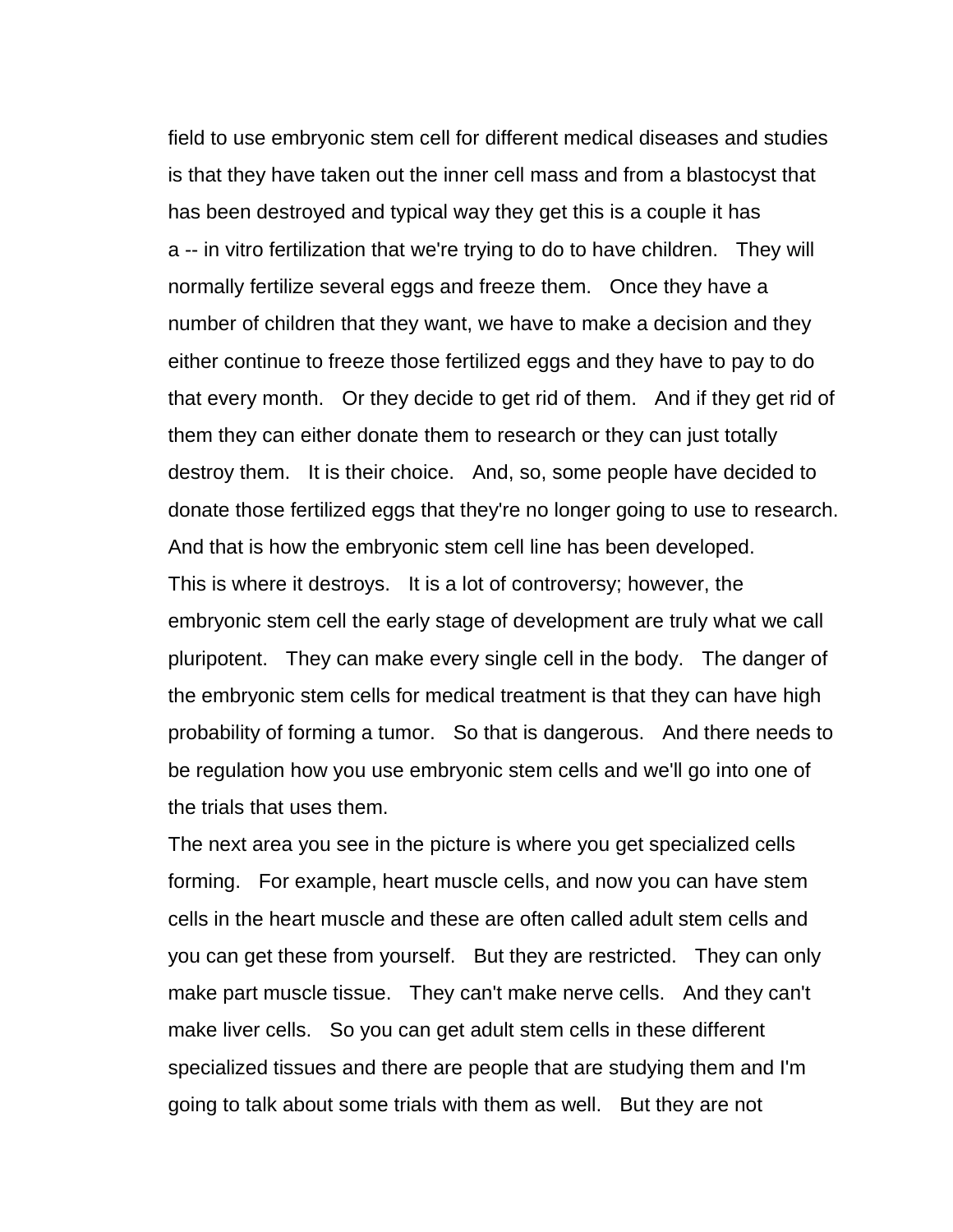powerful as the embryonic stem cells because they're more restricted in what they can make. So I hope that was not too confusing and if you have questions that come in to that I'll be more than happy to talk about that. So let's go ahead and go into our clinical -- our potential for benefit and then into our clinical trials.

So like I mentioned, stem cells have a lot of potential for spinal cord injury or diseases and other diseases because they have the ability to test -- to replace lost cells. Due to the injury or disease. But we need to be careful that we understand what they're doing and we refine the cells and we test for them appropriately in animals before we subject humans to different types of risk.

The other thing is that they can be particularly related for spinal cord injury, they can be a platform for axons to regenerate on and kind of create a bridge in the injury site. Axons don't like to grow in error in liquid. They like to grow on some kind of tissue. So we can use stem cells in that regard as well.

Like I mentioned earlier, the -- it may be very beneficial in that early time period after injury where they can limit some of the inflammation that is occurring inside the spinal cord. Stem cells can also be used to promote blood vessel formation which is very important for the stem cell tissue. And then also stem cells can release different things like growth factors or cytokines that are beneficial to creating a healthy environment in the injury science -- in the spinal cord to enable other types of interventions to repair. Like I mentioned a couple of time, this involves risk. Some of the risks are no matter how much we study animals or cellular model. In the laboratory and preclinical studies there is some an Your Honored questions.

Because there is always going to be a certain amount of unknown. There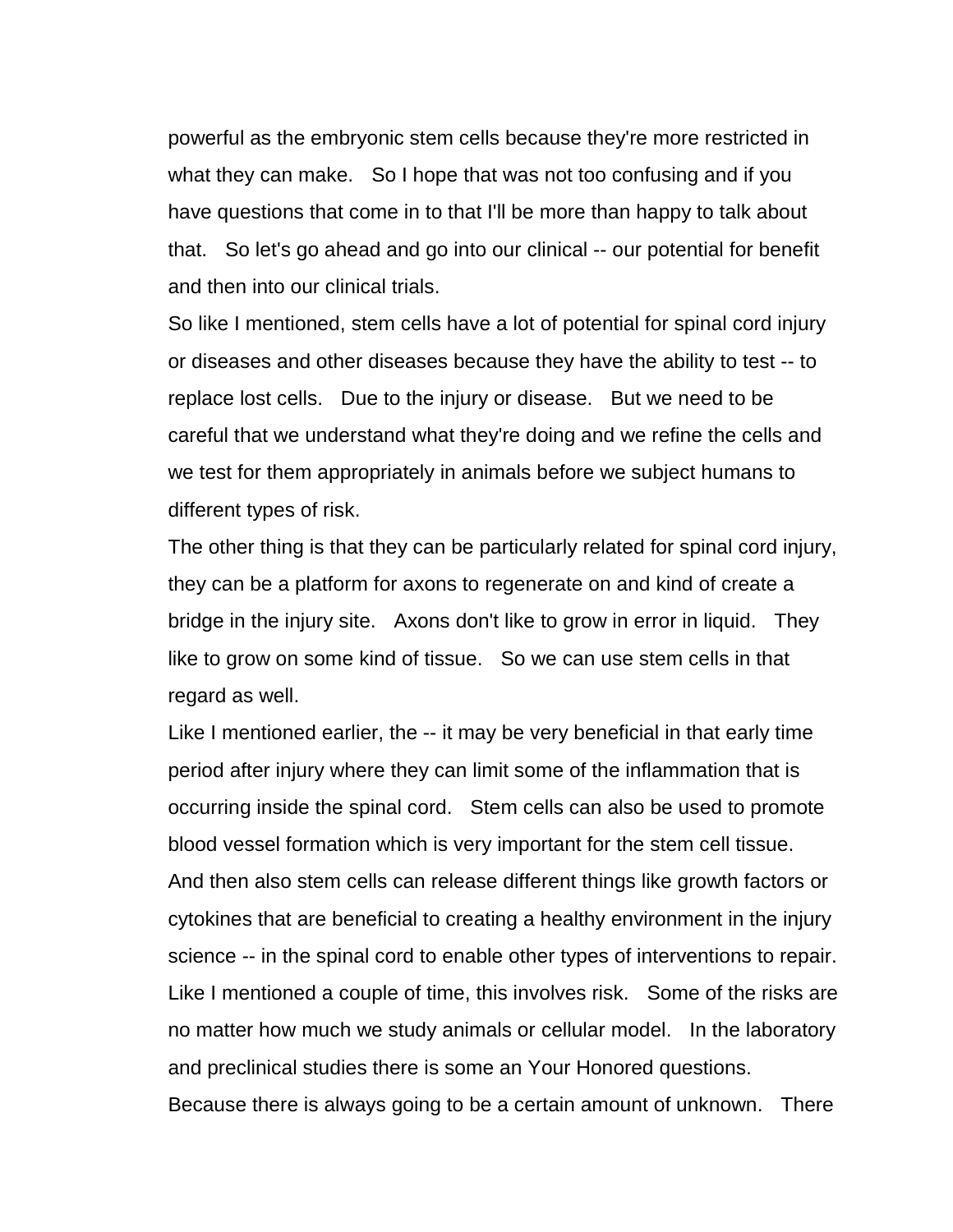is going to be a certain amount of risk related to that unknown. And there are really no well defined gold standards protocols for humans with spinal cord injury. Because this is a relatively new area of clinical research. It is really uncharted territory. And you have to hear me talking about really trying to define the path that we feel more doing this. Also if you're talking about putting stem cells or any kind of cells into the actual spinal cord, then there is going to be the risk of causing additional damage. Just by simply putting something in the spinal cord. And so that risk of additional damage may or may not cause a loss of existing function. But in these early stages of the clinical trials, we cannot rule that out. So it is definitely a risk that people need to be aware of. There is the possibility when you do the spinal cord you could do neuropathic pain that was not there previously. And it could be worsen. This is because you're changing this circuitry in the spinal cord. And then finally like I mentioned. For some stem cells there is high risk of forming tumors. For example, embryonic stem cells if you put in pure population, stem cells, other stem cells like the adult stem cells have less of a risk. It definitely something we need to be aware of when we're making a decision to participate in a cell based let's get into the current trials that are out there. You may have heard about a trial conducted by a company named Geron and it is taken over by a company called [NAME] and Geron was using an embryonic stem cell line. They were not transplanting pure embryonic stem cells. They were taking cells from that embryonic stem cell line that had been pushed into a direction to become a good dendrocyte progenitor cell and all the dendrocyte progenitor cells were transported into the spinal cord. Now, what they're targeting with that type of intervention is re-myelination. Of de myelinated axons so around the rim of the injury you can have some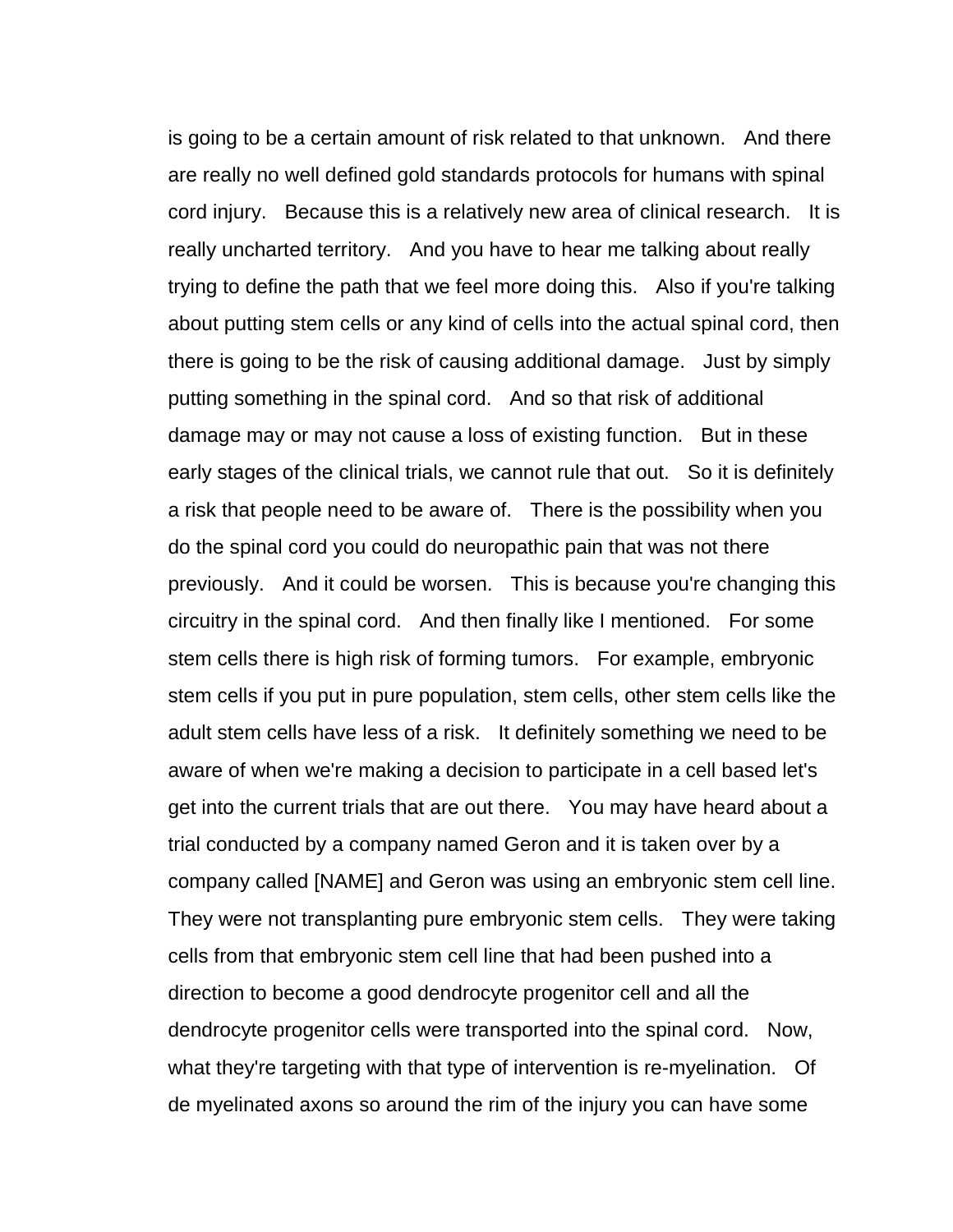nerve fibers that are still connected but they have lost their myelin and myelin is what is considered to be the installation of the nerve fibers. And all the den dry sites are cells and then they go on to form all the dendrocytes and then myelinate those nerve fibers that are there. And so in their first trial, which was a phase I trial, they only enrolled rolled people with complete thoracic injuries and the transplantation had to be done within 14 days of injury. They did interspinal injections. That means that they injected the stem cells into the spinal cord. They gave windows and all of those individuals had to be on a temporary immunosuppression. Drug paradigm. Because the cells are not from their own body. They cannot be from their own body. Now, what they did is they enrolled five out of the 10 people that they allow them to enroll. The company Geron posted the stem cell trial because of financial reasons. In 20 Asterius therapeutics took over all the rights took over the data and now they're monitoring the individuals that they had to have cells injected previously and they now have approval from the FDA to begin another phase I trial. From what I understand right now, they will be focusing on cervical injuries but they're still going to focus on early time points after injury. Within the first couple of weeks. You can learn more about that trial as it gets registered on clinicaltrial.gov. Another study involving skin cell is using human fetal central nervous system stem cells. This is run by a company called stem cells, incorporated. Based out of cal California and CNS for central nervous system and SC for spinal cord. And this is the clinical trial dot gov number you can look up and read more about it. Now, they're not using embryonic stem cells. They're actually using human neural stem cells and nervous tissue stem cells that were derived from fetal brain tissue. They created this into a cell bank basically. They don't have to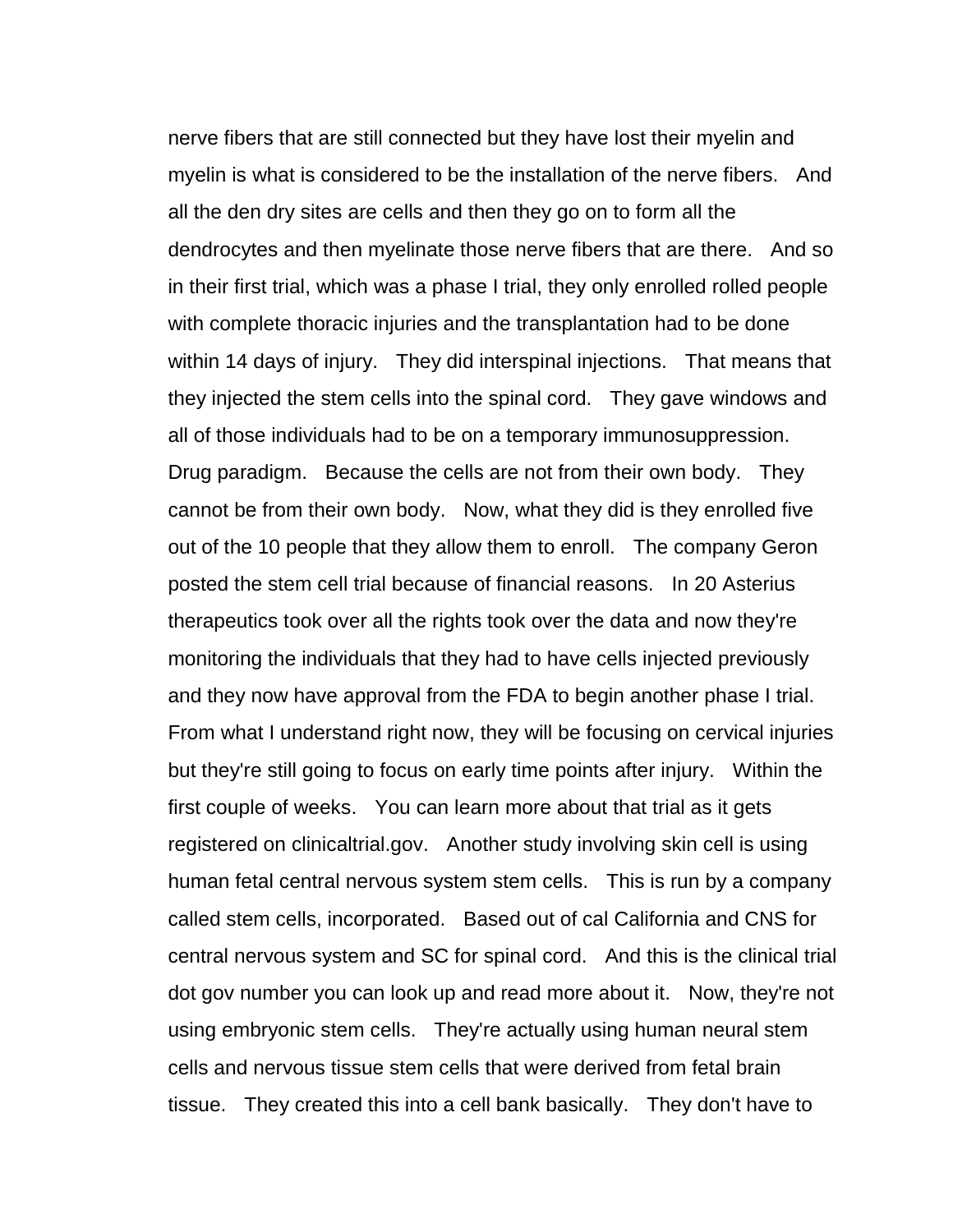get new cells every single time. And they are targeting two areas. And now these cells have the ability to replace neurons and you may be able to replace some of those nerve cells this have been lost at the actual site of injury and allow more of the functional change. And so in their first trial, they -- they enrolled people with thoracic injury and complete and incomplete and this was kind of a semi chronic. People were three to 12 months post injury. And they -- this also involved injections of inside the spinal cord and involved immunosuppression temporary and these cells you cannot get from your own body. People were followed very intensely for one year and more of a long term monitoring for four years. They already enrolled all 12 of the people that they had approval to enroll. And some of them are still in the first year of follow-up. At least eight or nine of them are past that one year follow-up. And they first let me mention that in those individuals, probably about half of the 12 have regained a significant amount of sensory function. And, so, that is good information. And nobody had any serious adverse affects or any loss-of-function. So that is really important as well. And, so, this has given the company confidence to begin a phase II trial that is going to be multi-center in the United States. It is on clinical trials dot goff as well and this is registered number. They are going to be doing three cohorts of people and they're really going to be focusing on cervical injury. So for those people that have what we call an Asia A injury, they can be three to 12 months post injury. But if they have an Asia B or an Asia C injury, which are different versions of incomplete, they can actually go out two years post injury and qualify for the trial. But like I mentioned it is restrict to the cervical level 5-7 because they're really trying to look at motor change. It is much easier to see a motor change in the cervical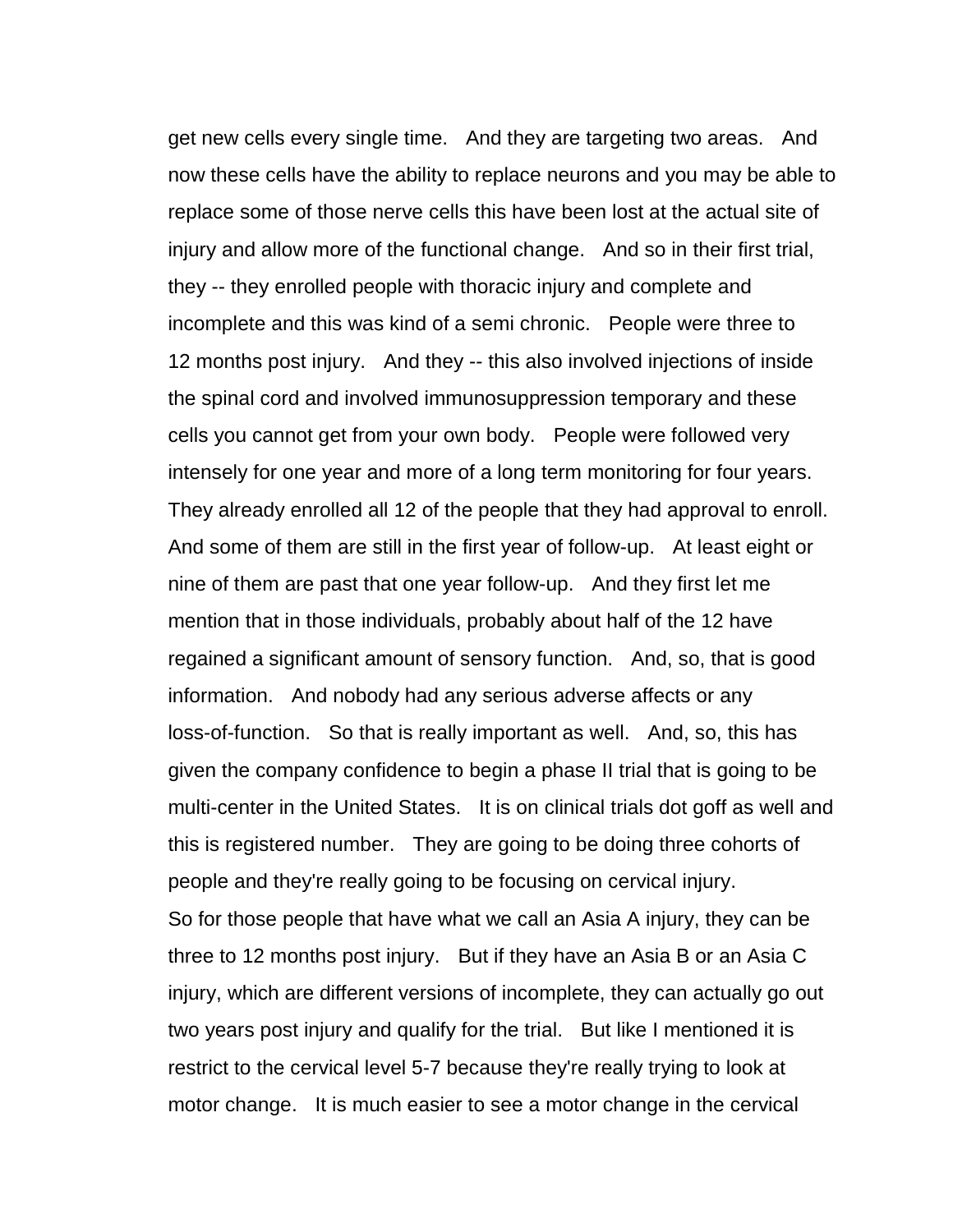spinal cord than in the trunk where the thoracic cord is. This will also involve intra-spinal injections and temporary is me know and follow-up for one year. There is information on this on our website as well. So the last trial that I want to talk to you about briefly, it is a trial involving human spinal cords neural precursors and unlike the stem cells trial, they were looking at human neural cells derived from the brain and this company is taking a neural cell that lives -- that is derived from the spinal cord. So a little bit different. And by a company called Neural Stem, Incorporated also based out of California and registered on clinicaltrials.gov and this is their registration number. They're going to do a phase I safety trial. This is their name and NSI-556 that they give their stem cell project. These are cells derived from the human stem cell of an eight-week-old fetus that was aborted. So they derived the cells one time and they will keep on propagating them forever. They do not have to go to any more tissue. To get these cells.

These ones are targeting growth factor replacement and potentially nerve cell replacement. This is two of the potential areas where you can replace cells but you can also be kind of a mini pump and pump stuff out against the environment. We don't know the results of that trial. I'm going to leave it here and pass it over to Jen. I'm going to give to it Jen] >> Jennifer: Thank you foregoing over those specific clinical trials. Because she talked about clinical trials we do -- we had one other last thing on this clinical trial was follow-up for one year. Then long term follow-up for four years. Just to add that in. But as we're talking about the trials we want to help in the terms of the understanding of what a clinical trial is. So when we look at clinical research, clinical research is kind of this big bailiwick if you will in terms of researching human subjects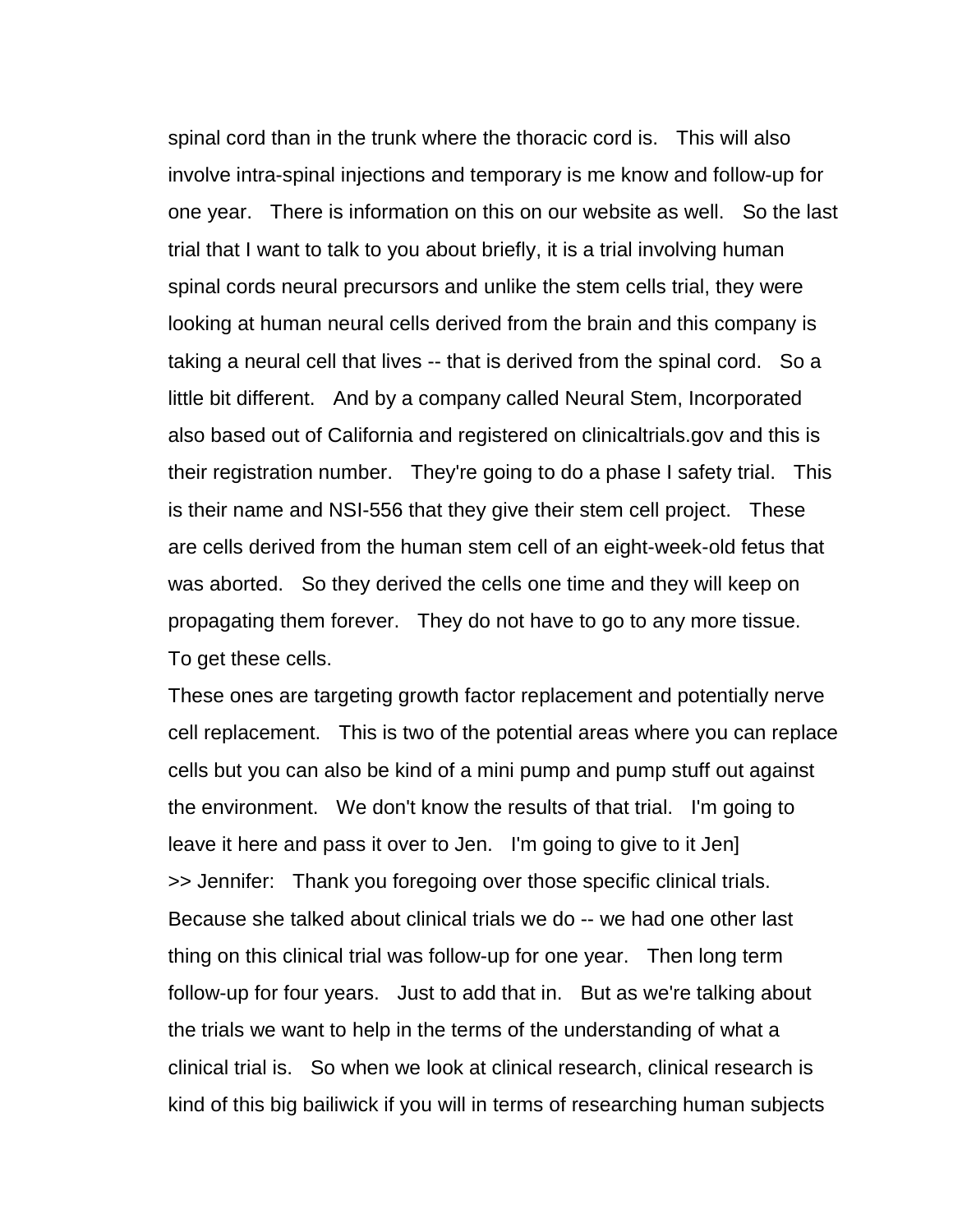instead of preclinical studies and it focuses on patient oriented research looking at mechanisms of disease, therapeutic interventions and actual trial which we'll go over a little bit nor a second. And the development of new technologies. Really these studies or clinical researchers is focused on epidemiology or behavioral studies and also outcome for research for health service research. Focus in a little more clinical research the clinical trial. And Kim had just gone over quite a few of them. We need to understand what the perspective is a clinical trial. It is designed to answer a very specific question when it comes to biologics or behaviors or some type of intervention. So when she had mentioned some of those trials doing certain types of injections they're trying to really study what happens when we put that injection into a human being. And also for clinical trials it is used to see if there is a new biologic. Those are always key terms when it looks at a clinical trial. It is safe. Efficacious and affective. But also some of the long term goals for clinical trial is really to provide scientific evidence to be considered in terms of change what our standards of care are as well as our health policy. This is until drugs and behavior and how do we get -- diagnose diseases or injuries. And of course how we treat them. Therapeutic means can gee. One of the things is to be careful in terms of what are the risks of unapproved clinical trials. So as Kim mentioned some of the risks of stem cells there is also risks for other in general in terms of unapproved clinical trials and specifically when we look at stem cell and stem cell replacement it is very easy. Very easy procedure to reproduce those cells. Universal there is some untremulous clinics out there looking at offering this type of treatment that is really not a valid treatment in terms of providing evidence for the benefits of the procedures. So and be aware what the risks are unapproved trials. And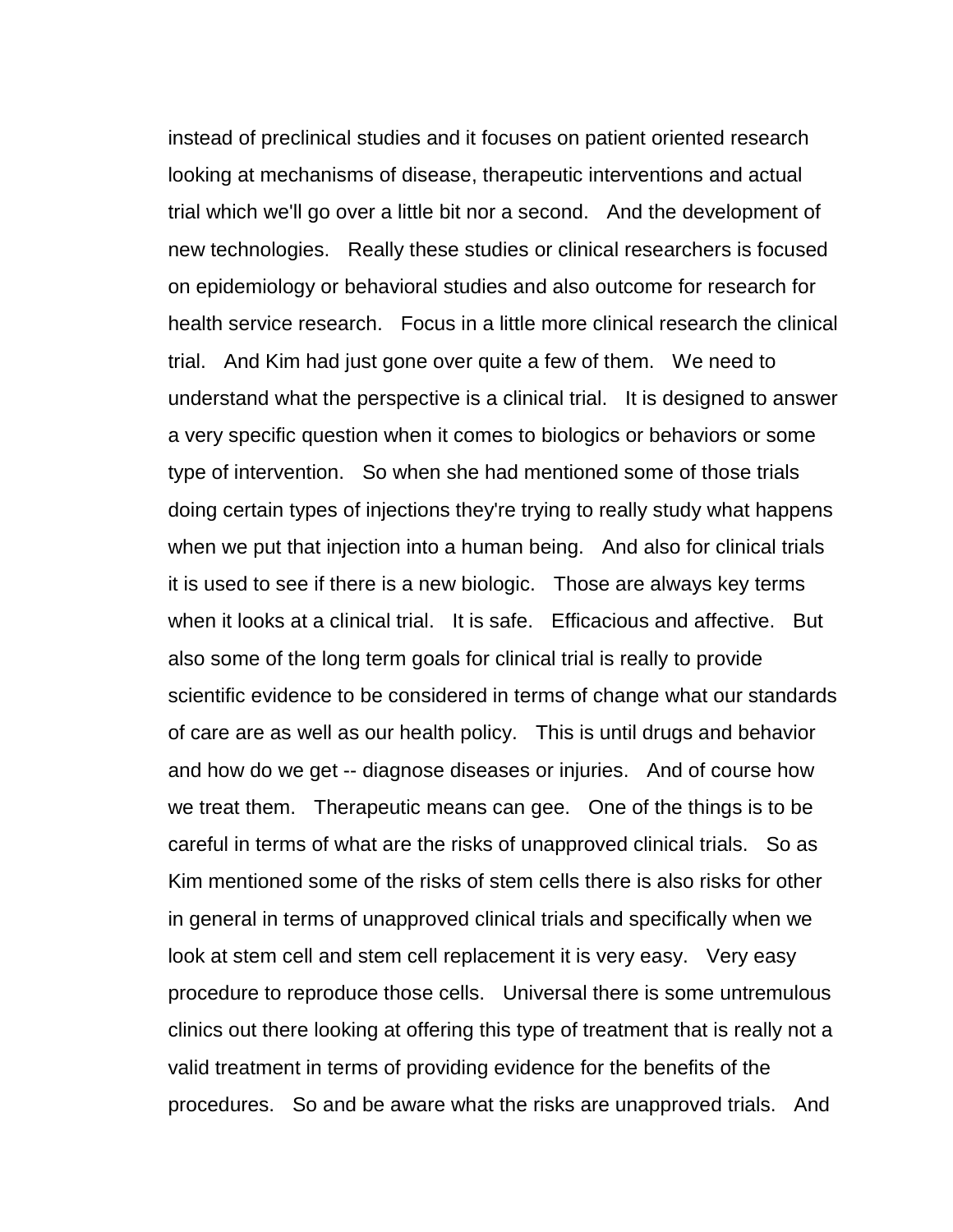increased long lasting pain and muscle spasticity. Loss-of-function. A very big risk and you can increase your disability. And there is complications that is the role of the FDA and the US and other regulatory agencies but also and really requiring the evidence to minimize those types of medical complications that can happen as well as that. That is the important role. Of the regulatory agencies. Also risk of health insurance and coverage in case of a complication it happens if it is unapproved trinal trial. Also exclusion from any future spinal cord injury clinical trials as well. So just because you join unapproved trial you -- that might exclude you from going into another trial later on. L might be some unscrupulous clinics and that created what we call stem cell tourism. We want to make you aware of how to pull out some of these or beware if I have a question whether it is a case of stem cell tourism. So what is that? It is really a stem cell tourism or medical. Travel for the purchase of unproven stem cell therapies. And these unproven treatments hold significant risks that we just went over. There is also no evidence yet that those stem cells have a reparative effect on chronically damaged stem cell tissue. Kim mentioned these trials are early stations and trying to gather that evidence to see if it does actually have a comparative affect. And, so, that is one of the key things and we go into some of the questions to point out as well to ask to see if it is a valid trial. One of the biggest area to snuff out whether it is valid or not or tourism it is unethical to charge people money for any unproven risk medical intervention. So if you or your family member or friends are being asked to pay for an experimental treatment, it is probably not a clinical trial. That is one of your biggest barrier red flag to walk away from that treatment or go away from that treatment if you will. Also be very aware of trying to sell hope for money. We have been in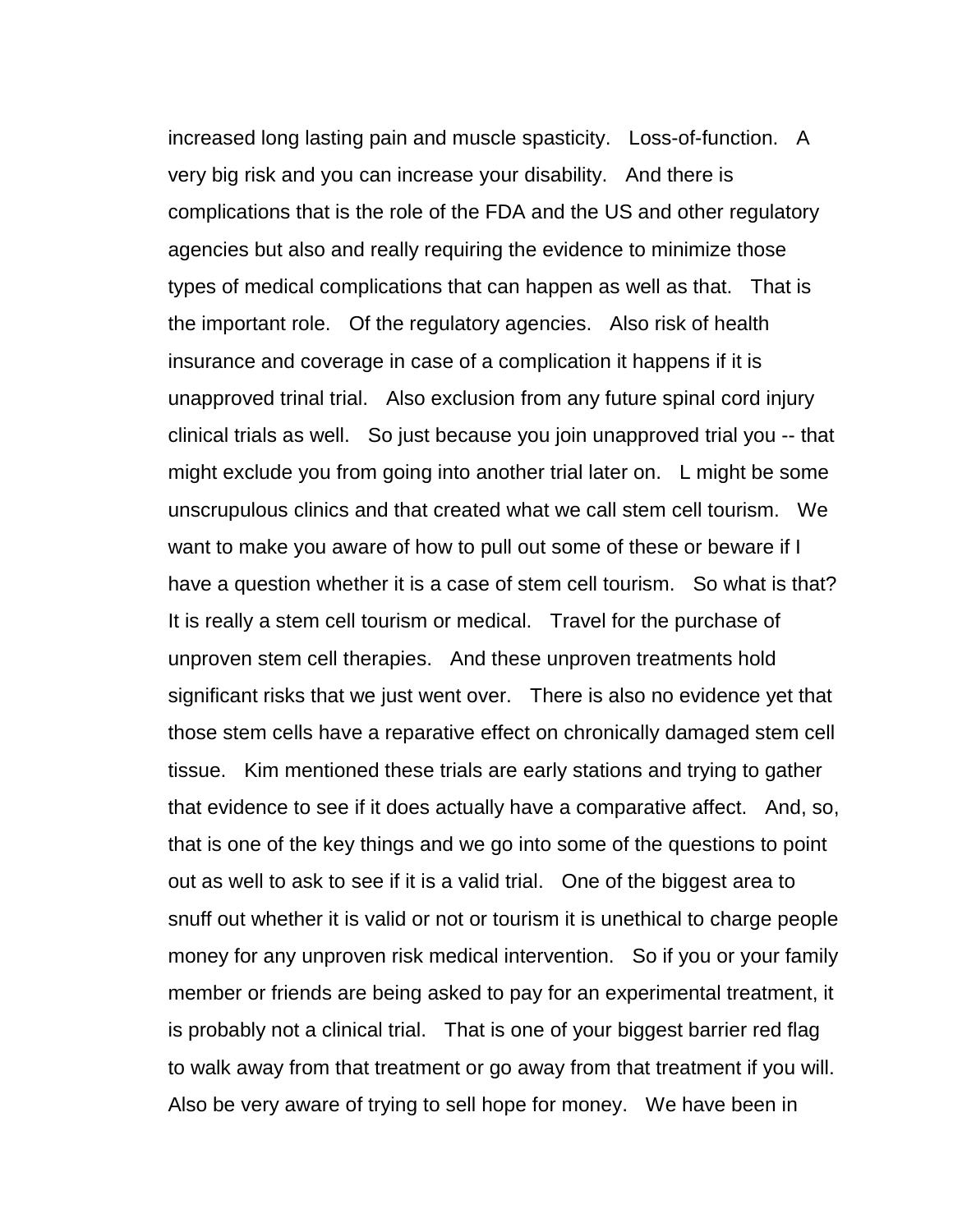wheelchairs for a long time post spinal cord injury. Really you want to be on guard. Terms of people trying to sell you we want to be secured and with we were before our injury. But also be aware which is another red flag when it comes to types of treatments because if there is no oversight meaning there is no follow-up after the treatment. As well as if there is no reporting afterwards. Those are just two other key red flags to be aware that those are not valid or not true clinical trials. There are serious questions to be aware of that you should ask if -- for any clinic or any treatment that you're looking into. Again you should not be concerned or to be aware of what you're getting yourself and your body into. What the procedures and what are the expenses. Key question is to ask what is actually being studied. So, for instance, when Kim went over those clinical trials they went over exactly what type of cell that they're using. And how they are studying. And you also want to ask the key questions to the researchers to the investigators of why do they believe that this intervention is being tested. That is actually affective. So that means that they have done some pre-research before they're going into the human into you being a participate and you want to be able to know what that evidence is that they have looked at. They want to understand the risks and side affects that might come into it and any benefits of those trials that they have compared with other treatments. So we call this comparative studies because as you may have seen in some of the trials that Kim talked about they said there might be three cohorts. That means there is three different groups that they're looking at and compare how the effects happen. For compared to those who have not and try to keep them into those -- into the comparative studies to see what impact there may have been. And so it is key question to ask. What are also again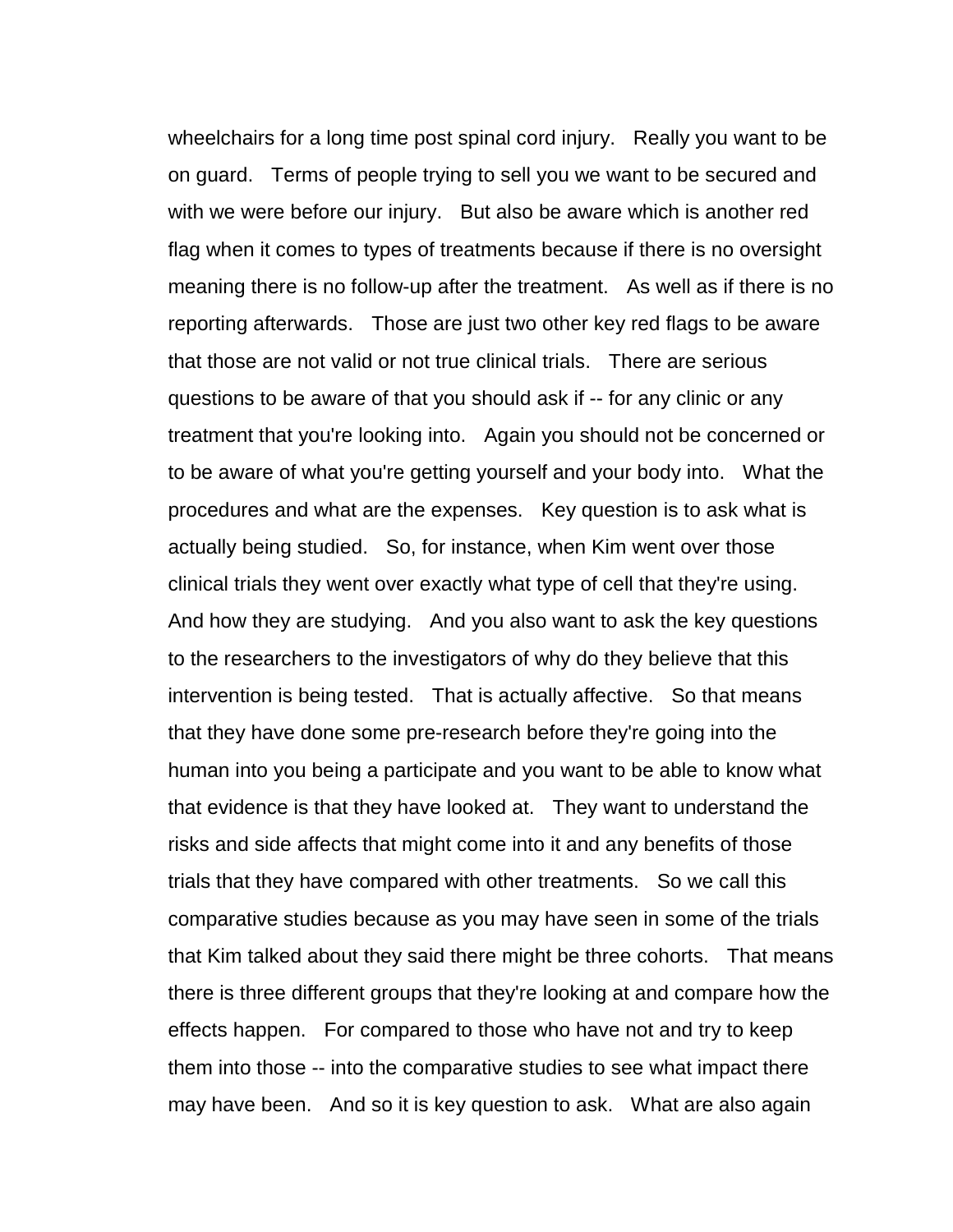understand what your out-of-pocket expenses are and out-of-pocket costs will be. Always make sure that you ask that as a very direct and pointed question. How will they do that again in are they going to split into it cohort and placebo and how they compared that to see if the treatments they are studying are going to be affective safe and efficacious. And there is a document out there and give you the link to this at the end of the presentation. And kind of a checklist criminal trials human studies. We mention a lot of clinical trials are listed on clinicaltrials.gov but that does not preclude you and something that you want to be involved in this. Checklist is a great tool to be able to use. So splits these questions into categories. So, for instance, safety, what your possible benefits might be, what the clinical trial protocol is which means what are the procedures that you will be going through when you enter into this clinical trial. And some of the other questions are payments and costs which we mentioned earlier. The participation and other trials. How that will impact you. And also any of the preclinical or prior clinical evidence that they have. And again some of the key questions of how they came to the point where they're going to start trying this treatment in humans. Finally, an independent a testament of the treatment and the investigator to look into their backgrounds to see what experience they have in terms of working with these types of interventions and also working with people with spinal cord injuries or other conditions if that is what you're looking for. So that questionnaire is actually is available in this document called experimental treatments for stem cell injury. It is available in version 2. It is what you should know about experimental treatments so that document actually doesn't only just go into clinical trials but it goes into other treatments as well. That booklet is downloadable on this link. Available on the Miami Project website.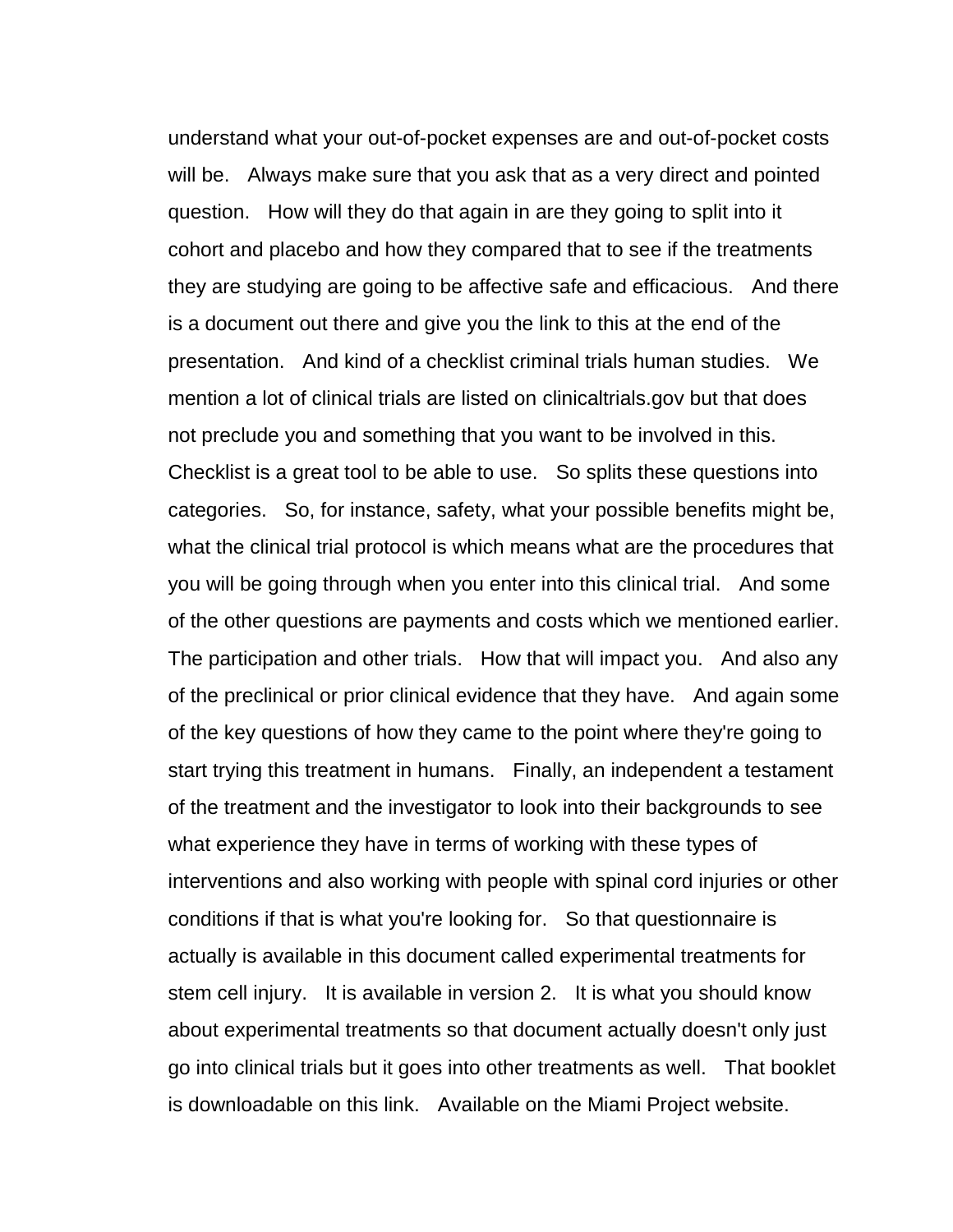Also available on the ISCOS, or International Spinal Cord Society which is a collaboration between researchers and clinicians from around the world that are all working on spinal cord injury research and spinal cord injury interventions. Those are two great resources that you can use. We've also mentioned clinicaltrials.gov and some of those trials Kim went over gave you a specific number you can look up to be able to find more about those trials. Also to look into some of the other trials that are existing out there in the world. Now, again, we went over the questions that you should answer just because a trial is listed on clinicaltrials.gov does not preclude you of doing the homework. Going through the checklist to make sure that that trial is right for you. That concludes our presentation about break through stem cell therapies. Here is the contact information for Dr. Kim Anderson Erisman as well as the contact information for myself. I believe we've left some time to be able to answer some of the questions that might be out there. So we would like to hand it back over to Bill to see what type of questions we can answer from our audience. >> Bill: Excellent, Jen and Kim. We do have some questions that have rolled in. We'll get right to them. One of them I believe you addressed pretty well at the time of the question. It was before you started addressing it and it is. What is your take on going to Panamä for stem cell therapy? I believe that there was a large fee involved with this. If I'm correct in this.

>> Kim: I can tell you a little bit about that because the Miami Project actually a few years ago was trying to communicate with the people in Panamä and see what they were doing and tried to find out look at their records and things like that. And they're not really using very characterized stem cell type. They're really looking at taking [NAME] stem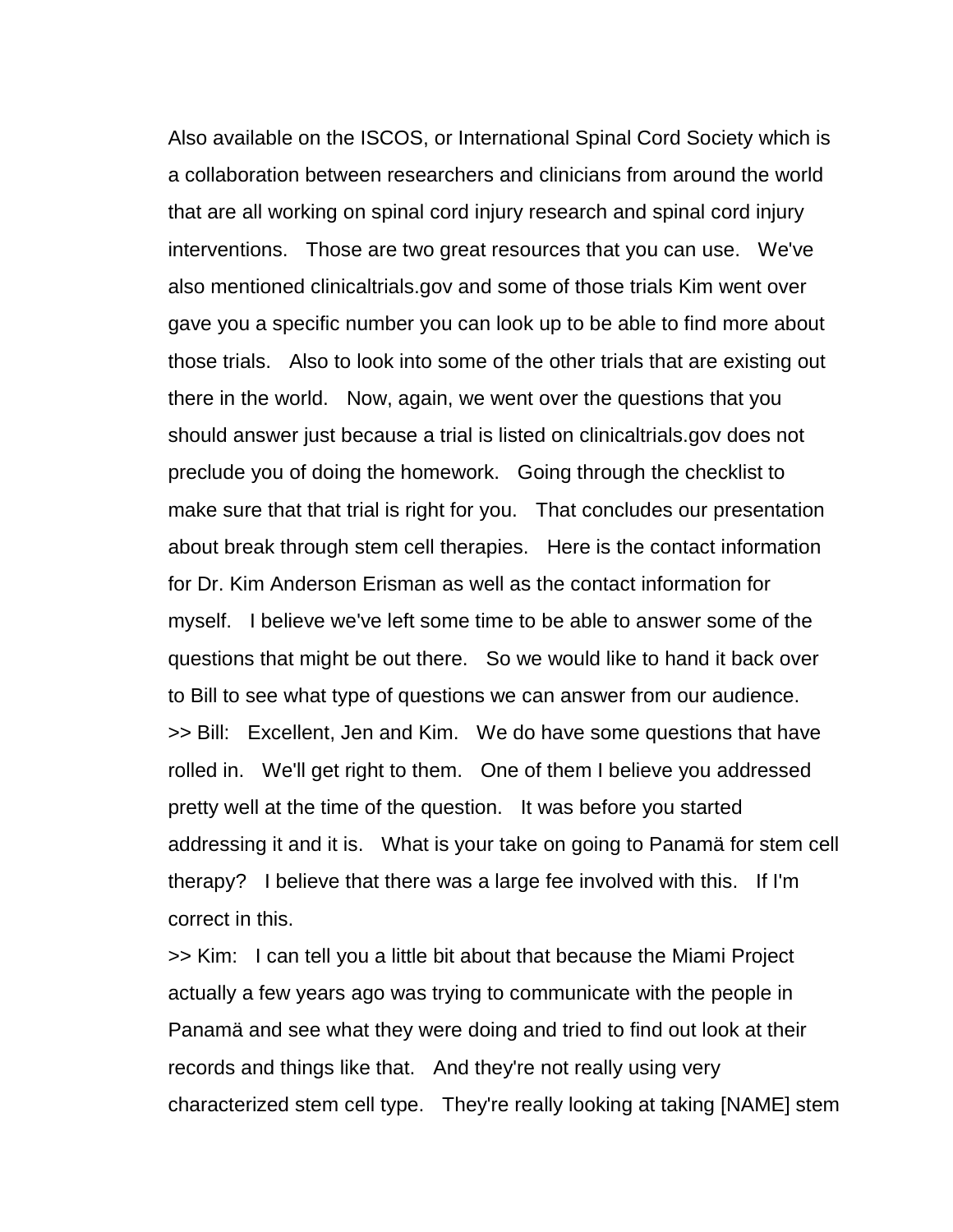cell that I mentioned which you can get from a bone marrow biopsy. And they were injecting them into the veins intravenously or intrathecally into the fluids surrounding the spinal cord but the data for those stem cells is really only for early after injury to try to reduce the inflammation and they were giving these to people with chronic injury with many different types of injuries and -- and they were charging people several thousand dollars. So I would fought recommend anyone to go do that. In Panamä or anywhere else that were doing a similar thing as that.

>> Bill: Thank you Dr. Anderson-Erisman for directing answering that question. Next question, after what number of years do you think any of this would not benefit a para or quadriplegic? Is there is number of years that presents a time window for any and all stem cell trials or does it depend on trial?

>> Jennifer: I'll try to address it and Kim you can chime in as well. It really depends on the trial. Some of the trials for instance that Kim mentioned are looking at very early post injury. Some are looking at chronic. So the type of intervention that they're looking for really depends on what the trial actually is and how they define the parameters around it meaning exclusion and inclusion criteria. There is no defined date if you will for a number of years post injury that is very specific of whether it will benefit or not. Kim, I'm sure you want to add to that.

>> Kim: Yeah, I'll just add a little bit. The two trials that aisle mentioned that were in chronic injury they were going out to one or two years. I think that is the state of the field right now. We're slowly feeling more comfortable because we're doing more clinical trials and so we're getting more safety information so we're slowly expanding out the time window that we can go chronically. One of the biggest things that might preclude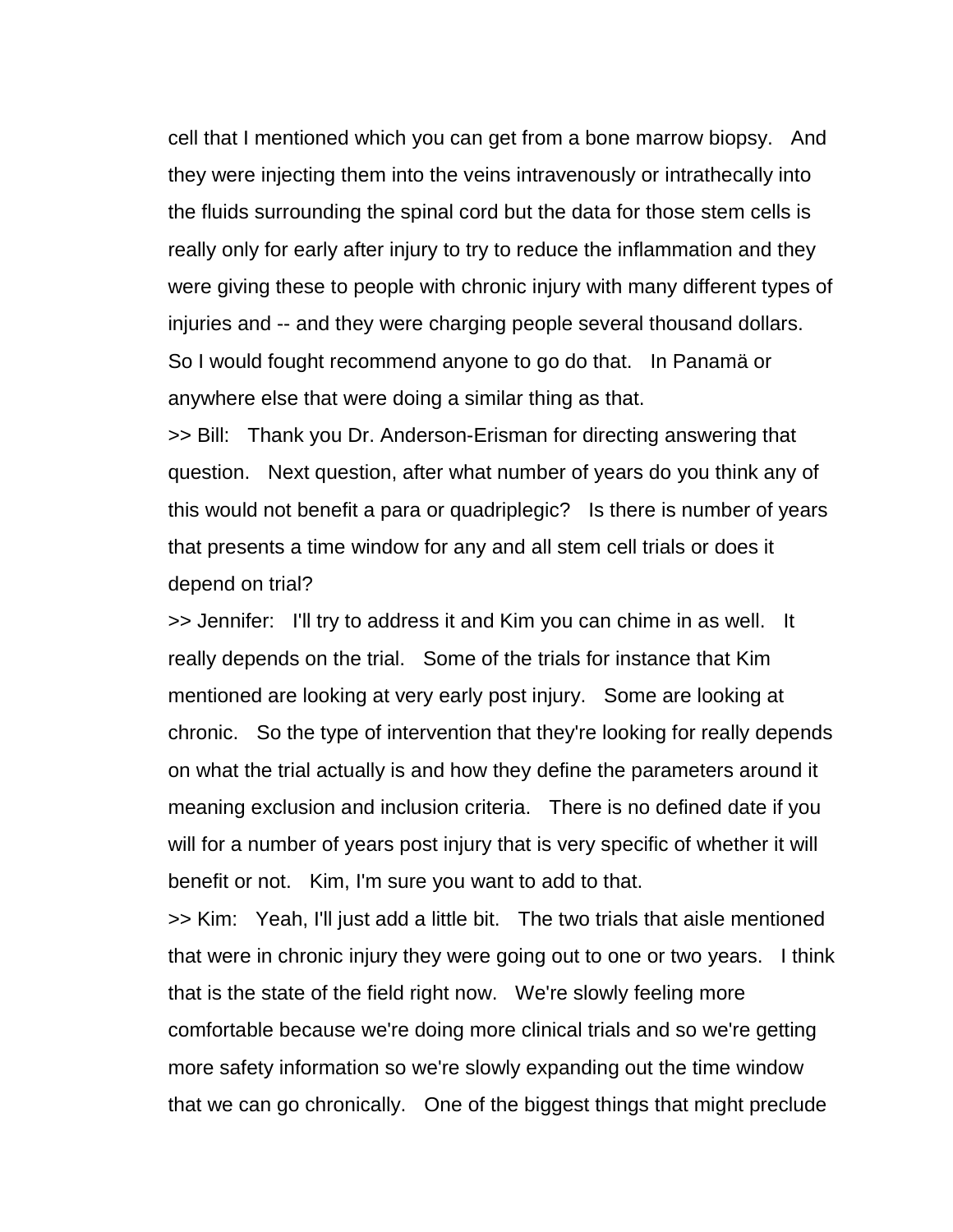is you that, you know, if you had some kind of complication in your spinal cord with a number of things post injury some people develop problems and that might be something that would prevent you from being in a trial depending on how the trial is designed. But just having the length of time is going to continue to expand out further and definitely the more that we learn about interventions trying to deal with the scar tissue as well, that is certainly going to be.

>> Bill: Thank you both n this case I have a couple of notes from the consumer. In this case it is a person who has been quadriplegic for approximately 27 years if that help with any background. Another question also do you know of any trials related to relief of pain in a person with a spinal cord injury? In other words, neuropathic no other pain related to the spinal cord injury. Any stem cell trials related to that? >> Kim: Stem cell trials specifically focusing on pain. I'm not aware of. But all of the trials that I mentioned are evaluating pain as one of their measures because they're evaluating a lot of pain. Jen, are you aware? >> Jennifer: I'm not aware of stem cell trials that specifically target pain. In the technology world there is quite a bit in terms of researching and also new devices that are coming out that are working on pain. As well as neuropathic pain. But so those -- that is definitely being addressed outside of the -- outside of a clinical trial. So I think it is more in the device world than you will see in the stem cell world.

>> Bill: Thank you both. And by the way, to remind that our resource center staff is happy to address pain related issues like this. We do have some resources if it gets into the technical expertise of miss French or Dr. Anderson Erisman we can draw upon their expertise if you have specific questions we can help with, don't hesitate to contact the resource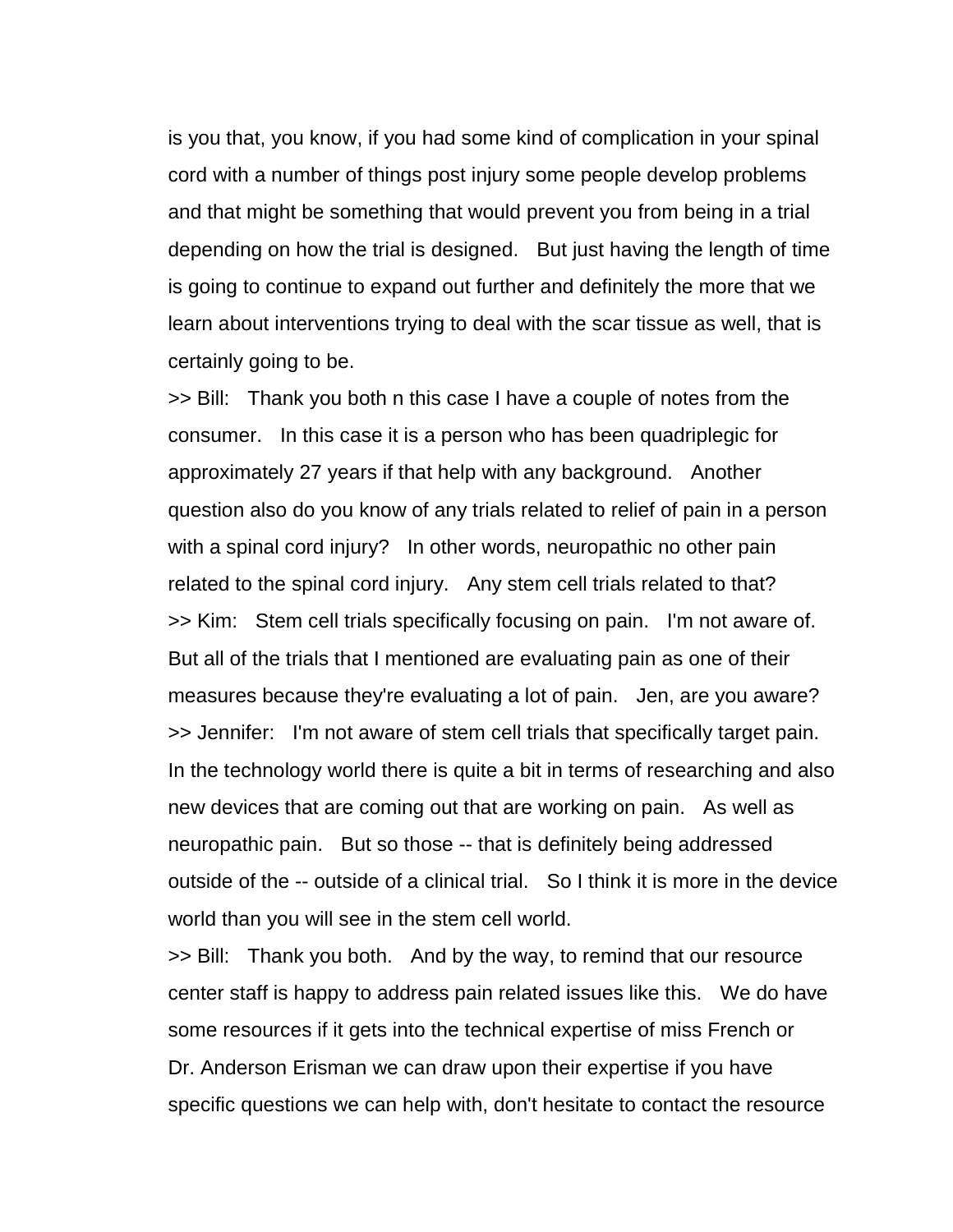center. The next question for you, any thoughts on the BBC reporting on the case of Derrek Pidicka. I believe he is the Polish patient in London, England, being treated with olfactory transport. Just in the news. >> Kim: I didn't you that was going to come up. The news has very exciting information about that. But I think that we all know to be careful about what we interpret from the news. What he had done is based on preclinical data. Based on environmental anal data and he got several different things done at once kind of. So he had a very aggressive rehabilitation program that he did for several months prior to his transplantation and then for several months after his transplantation. That is one. But then he had a portion of his nose cell which are actually coming from the el factory bulb and taken out and cultured and tissue processing facility for a couple of weeks and getting a specific type of olfactory stem cell. Kind of like support cell basically. He had those transported into his spinal cord and at the same time, they took some segments of one of the nerves in his ankle and created a little bridges across the injury site in its spinal cord. Then they put the olfactory cells on either end of that. In addition, they cut away a lot of the scar tissue. That is a little controversial. And then one other characteristic of his injury was somewhat uncommon to the majority of spinal cord injury type. It was a big impact on the spinal cord. And he actually had a stab wound that was a very clean wound if you could consider it. It had a very small area of distance between the two injured ends of the stem cell. And so it didn't -- I didn't have a very big gap that it to do go across is what I'm trying to get to. I did they are thinking about enrolling in more people and it is important to see what is the result of that. The result are of this case study are actually being published in a reputable scientific journal so that is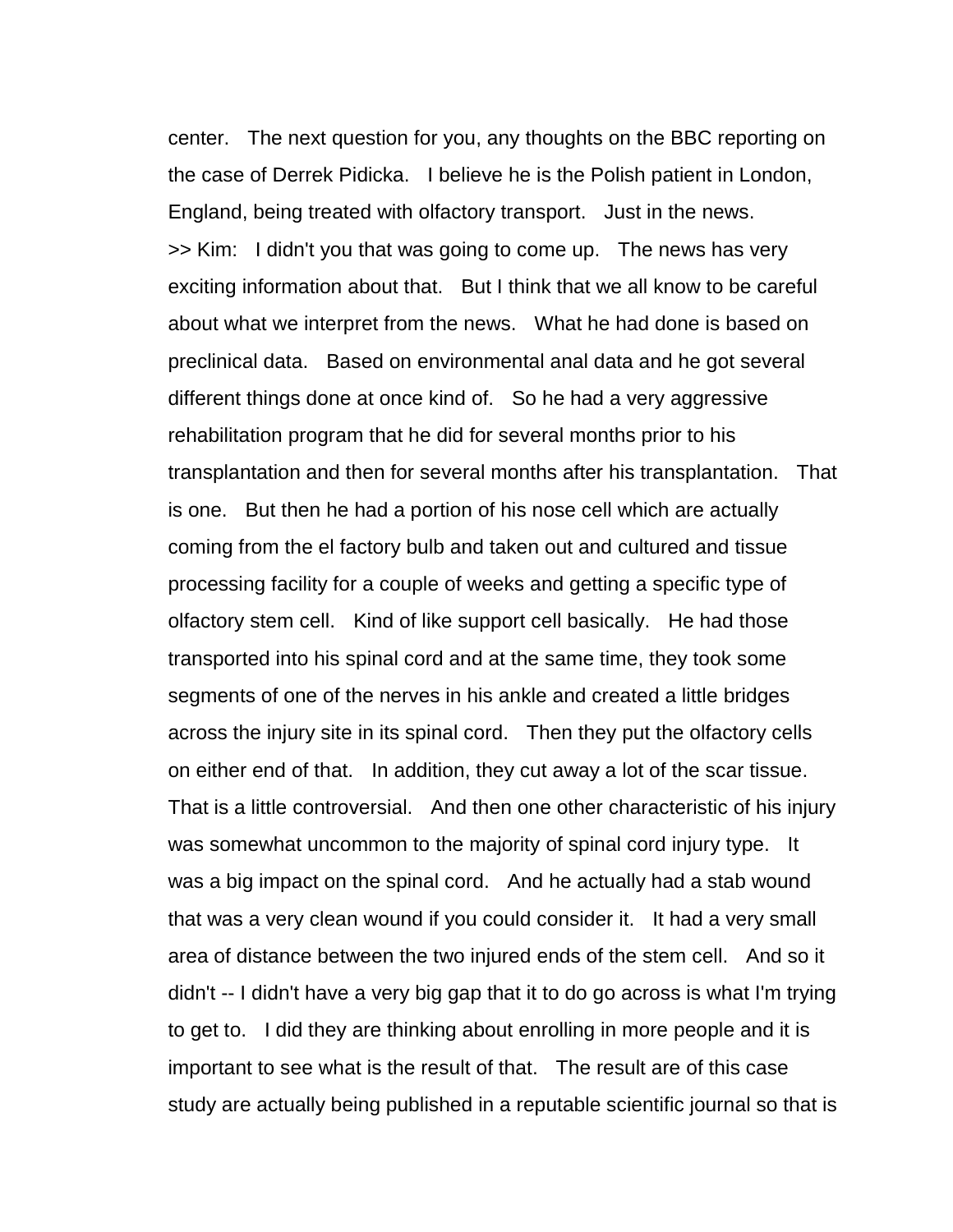good. It gives us information in that way. To each individual.

>> Bill: The next question is hopefully we have time for a couple of more here. There are international stories about stem cell research overseas using adult stem cell from a patient's nasal cavity. The reason we have not seen more research in this area is because there is not a cell line being created that a company can make lots of money off of. Are there any way to promote such research here in the US?

>> Kim: Reason why they cannot create a cell line it is otologies. We did not go much into that but those have a whole other set of pros and cons. And there is research that is being done in the US and in Canada and in Australia and other countries that is -- are investigating those types of cells. And I think that it will take academic university medical centers for clinical trials rather than accompany.

>> Bill: Unfortunately we're not able to take any more questions. There are a couple of questions remaining. Any remaining questions please consider directing them to Jennifer French or Dr. Anderson-Erisman directly to get your answer. On behalf of national spinal cord injury association, I would like to thank miss Jennifer French and Dr. Anderson Erisman so much follow sharing their personal experience and professional knowledge with us today on breaking news in stem cell therapy breakthroughs. Our next two webinars will be VA benefits for veterans dependents and Thursday, November 6 at 3:00 p.m. until 4:00 P.M. followed by veterans disability compensation appeals. Thursday November 20th. At 3:00 p.m. to 4:00 P.M. those are eastern time. To sign up and receive our webinar newsletter, visit us at www.spinalcord.org. Check out our "New Mobility" magazine which covers everything active wheelchair users need to know. Visit